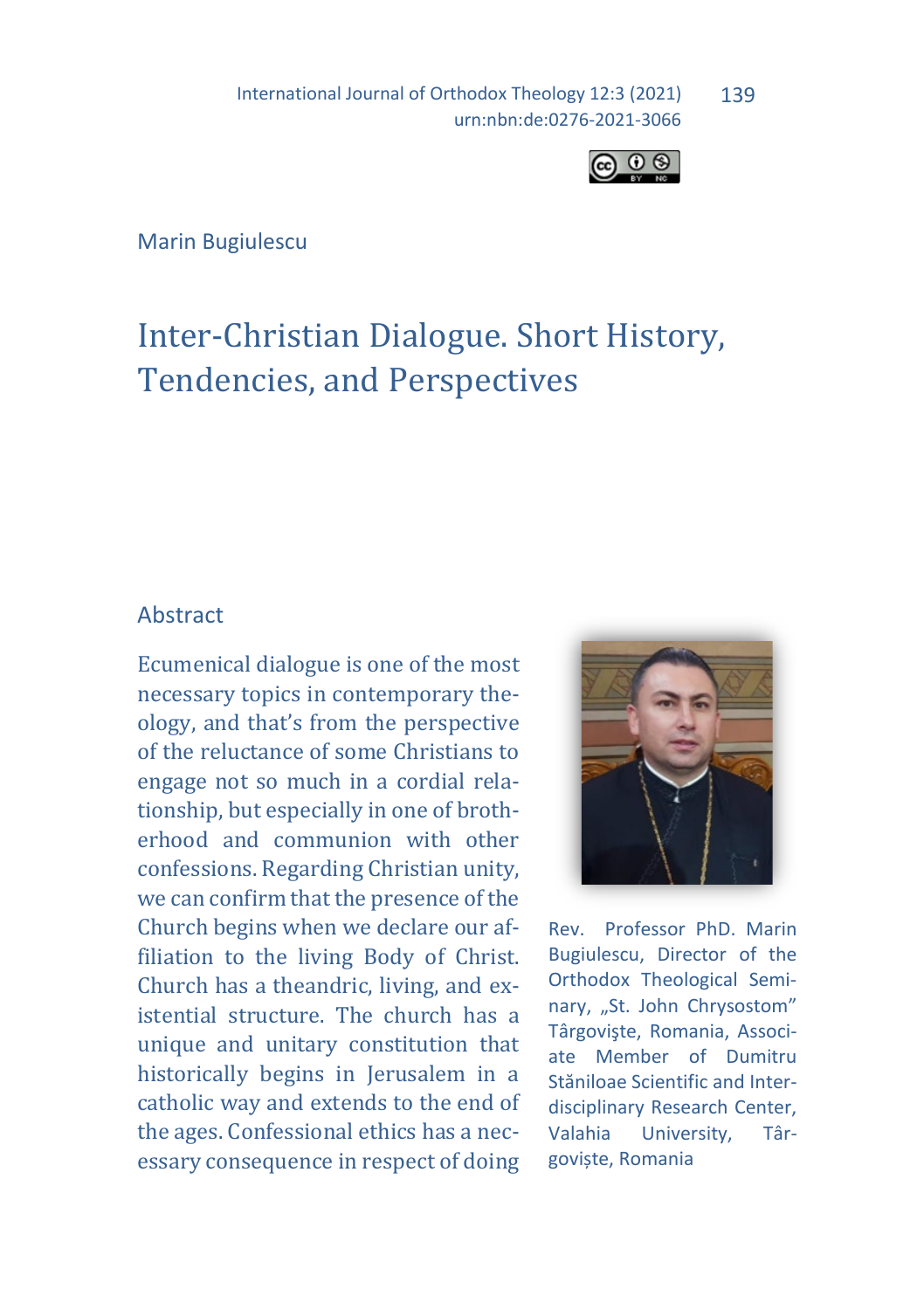something for an ecumenical approach. Ecumenical dialogue is the responsibility of theologians, church leaders, and experts in this field. In this viewpoint, Christian peoples are called to pray for the unity of all Churches and peace in the world.

## Keywords

Church, Inter-Christian dialogue, confessions, ecumenical dialogue

## **1 Introduction**

The Church is the Body of Christ and the only organism of man's salvation and of the sanctification of creation. Apart from the statement given by the Holy Scripture, which presents the Church as the *Body of Christ* (I Corinthians 12:11-14), the Church is the community and theandric institution founded on God's revelation, and, above all, the salvation work made by Christ. If the first millennium after Christ was characterized by the spread of Christianity and ecumenical synods, the second millennium was marked by Christian denominational divisions (Catholicism, Protestantism, and neo-Protestantism in all its forms).

The emergence of various schisms and reforms has generated new Churches and denominations, but this has not meant a change in the eternal and unique plan of the Church, because they are not essentially the reality of the one and only Church.

Regarding the etymology of the word *dialogue,* it comes from the Greek word *dialegomai*. In *the Septuagint* (LXX), it refers to an intense discussion, an uninterrupted conversation. In the New Testament, *dialegomai* appears several times; in this context, *dials* meaning *for some reason*, and *legomai* means *speech*. In other words, the conversation has a well-established causality, so the prefix "dials" gives the notion a specific imprint.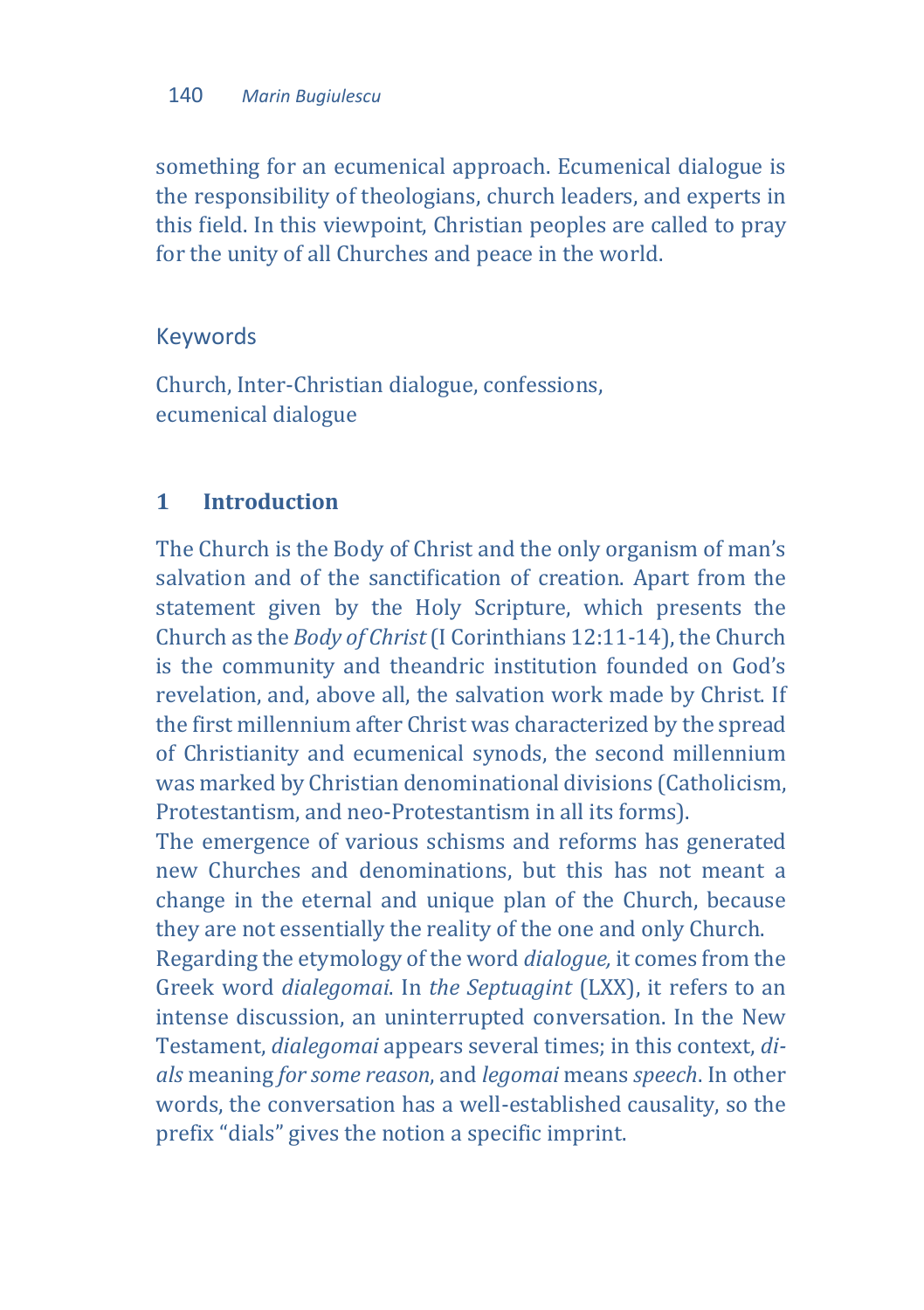We could say that "in the beginning" was dialogue, that is, the dialogue which was followed by "communication" and "understanding" (in the sense of clarification). Plato and Socrates used the word "dialogue" with its former meaning, and Aristotle in the sense of "communication". Latin literature uses the word in terms of "mutual communication". This provides information, communication, or a clarification about what has been given from God, for those whom He has asked. This is, in fact, the archaic meaning of the word "dialogue". Christianity, after the great schism (1054) and then through the rupture produced by the Protestant Reformation of the sixteenth century, lost its unity of faith and life. The effects of the schism to 1054 would last until the 20th Century, when the Catholic-Orthodox Joint Declaration of 1965 did not end the schism, but withdrew excommunications laid down in the 11th Century. The declaration was made by Roman Catholic Pope Paul VI and Ecumenical Patriarch Athenagoras I.

The ecumenical dialogue already established between the Christian Churches has led to the formation of new ecumenical ethics which does not result in arrogant and ideological confessionalism that imagines the Church of Christ and His truth only within the boundaries of their own churches, seeing heresy in the constitution and activities of other Christian Churches. It requires that we see God's Word and His truth, that we love and recognize it beyond the borders of our churches. Authentic ecumenical dialogue and the new confessional ethic call for us to accept this basic principle without reservation. Thus it is built on the base of the "Christian fraternity".

"Dialogue is connected deep down with the search for truth and a striving for wisdom. It excludes fanaticism. A fanatic is a person who, convinced that he is absolutely right, locks himself up in his own position and refuses any critical testing or challenge. Dialogue presupposes precisely the engagement of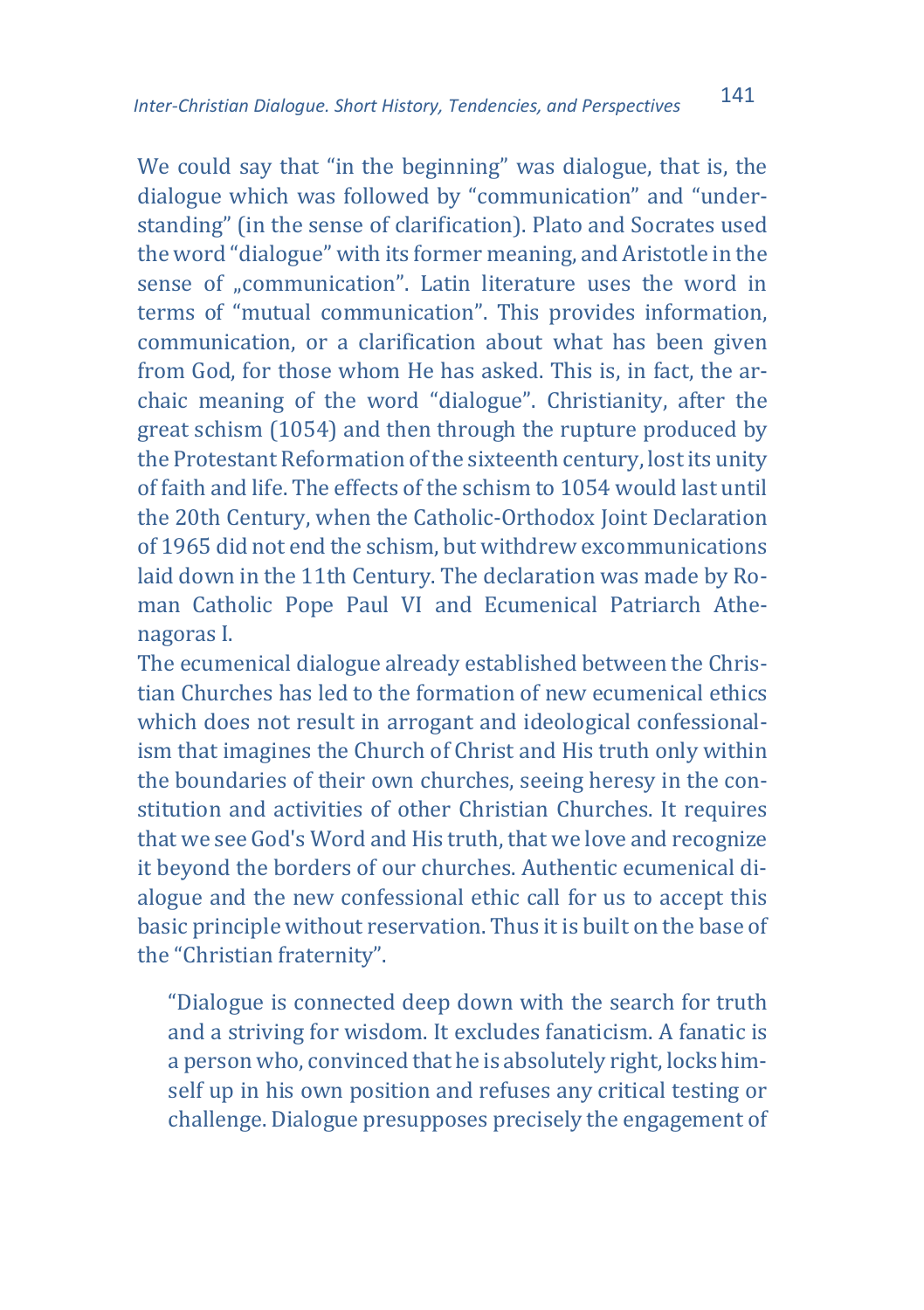people with critical minds, who question the obvious and also allow others to challenge them"[1](#page-3-0).

Ecumenical spirit has a testing area in the question of whether interfaith ethics resist the influence of the other Church by forcing a person's conscience to adhere to other Christian Church. An essential requirement of interfaith ethics is that the religious history of the other side does not suffer divisions through biased distortion[2.](#page-3-1) Historical religions have taken considerable steps in this direction, to get closer to the historical realities, but it cannot be definitely said that we have done everything, and no reference can be made to all denominations.

Confessional ethics has the important consequence of supporting ecumenical thinking in our Christian community. Ecumenical dialogue is the responsibility of the church leaders, theologians, of specialists in the field. Church members are called to pray for the unity of all Christian churches. Beyond our Church, we must look to the universal Christian Church, and, above all, to the master of the Holy Church, God, and the world created by Him – which God maintains, has saved and desires to sanctify. The path must be taken from serving Christian unity to keeping the created world united, to preserve and renew it.

<span id="page-3-0"></span><sup>1</sup> Moyaert Marianne: Interreligious Dialogue, in David Cheetham/Douglas Pratt/David Thomas (eds.): Understanding interreligious Relations, Oxford: Oxford University Press, 2013, p. 206.

<span id="page-3-1"></span><sup>2</sup> Petraru Gheorghe, Dialogul interreligios in perspectiva teologiei Bisericii Ortodoxe (Interreligious dialogue in the perspective of the theology of the Orthodox Church), in Dialog Teologic, Editura Presa Bună, Iasi, 1999.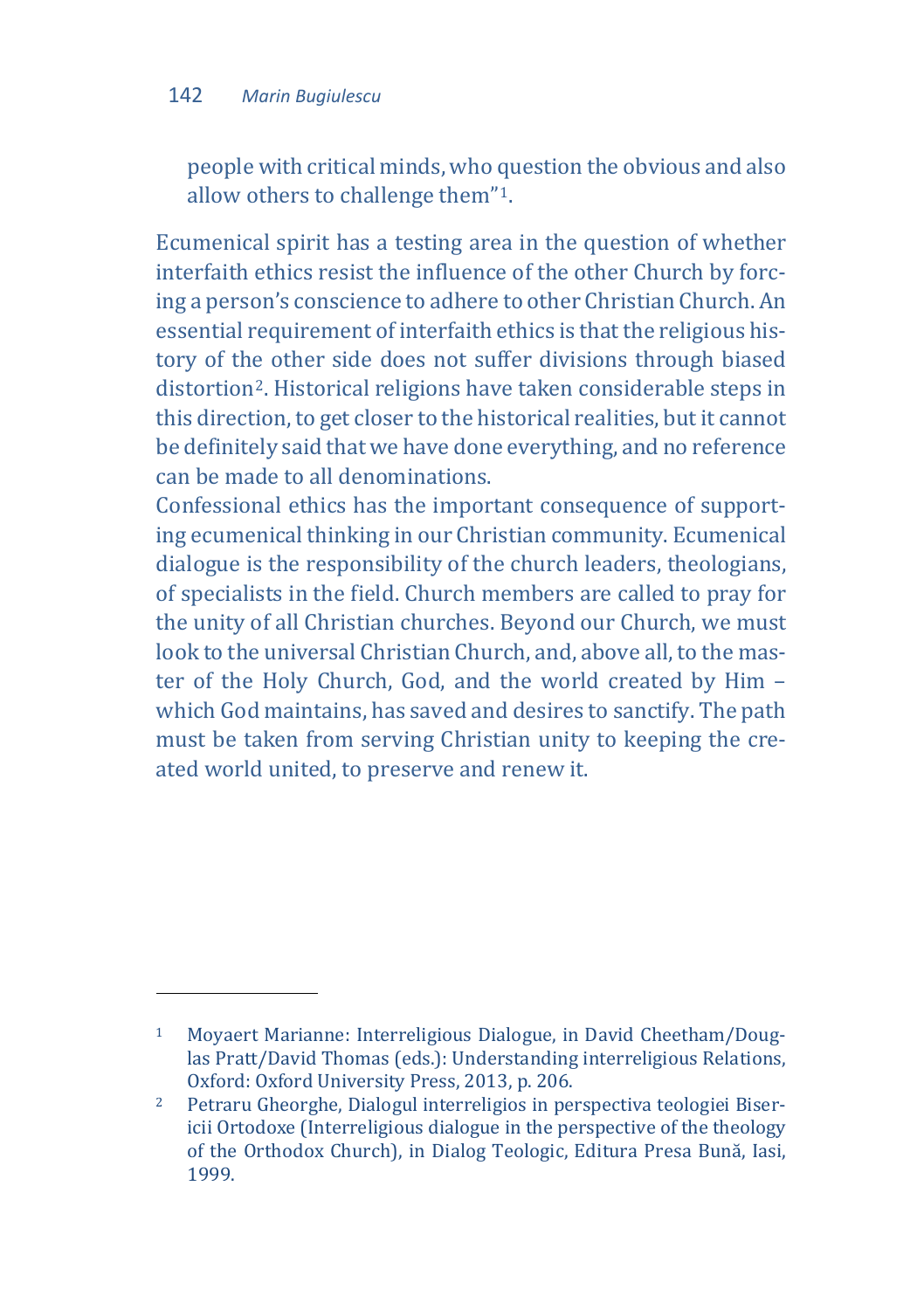## **2 Ecumenical openness and dialogue; missionary ecclesial needs**

In the first Christian centuries, ecumenism stood for the universality of a synod of the Christian Church, which ensured the teaching of the faith it elaborated, a normative approach for the whole Christendom, addressed to the entire Christian Church.

In the New Testament, *oikoumene* represents the inhabited earth, the whole world (Luke 2: 1), the whole earth where the authority of Christ is exercised (Matt. 28:14), which the apostles and their successors are called to share with Him (Matt. 28, 19). Before 1453, ecumenism defined the unity in diversity of the Church of Christ under direct submission to the Ecumenical Patriarchate of Constantinople. "Ecumenism has become a theological reality since the first rupture in the Church of Christ and has taken on a more precise outline since the Reformation (sixteenth Century)"[3.](#page-4-0)

The term *ecumenical* used to describe the ecumenical movement has, nevertheless, a different meaning. Ecumenism or ecumenical movement is the twentieth-century trend manifested in the Christian world that aimed to unite all the Churches to reach a single flock and a single shepherd. Originally born within Protestantism, the desire to restore the unity of the Churches has a favorable echo among the Orthodox and Roman Catholic Churches. In 1910, the International Missionary Conference in Edinburgh emphasized again the inseparable link between Christian unity and mission. The ecumenical movement has been developed continuously since 1920, and has its roots in the initiatives and actions taken in the Anglican and Protestant world in the second half of the nineteenth century.

<span id="page-4-0"></span><sup>3</sup> Sterea Tache, Credința și misiune, (Faith and Mission), Editura Sfintei Arhiepiscopii a Bucureștilor, 1999, p. 1.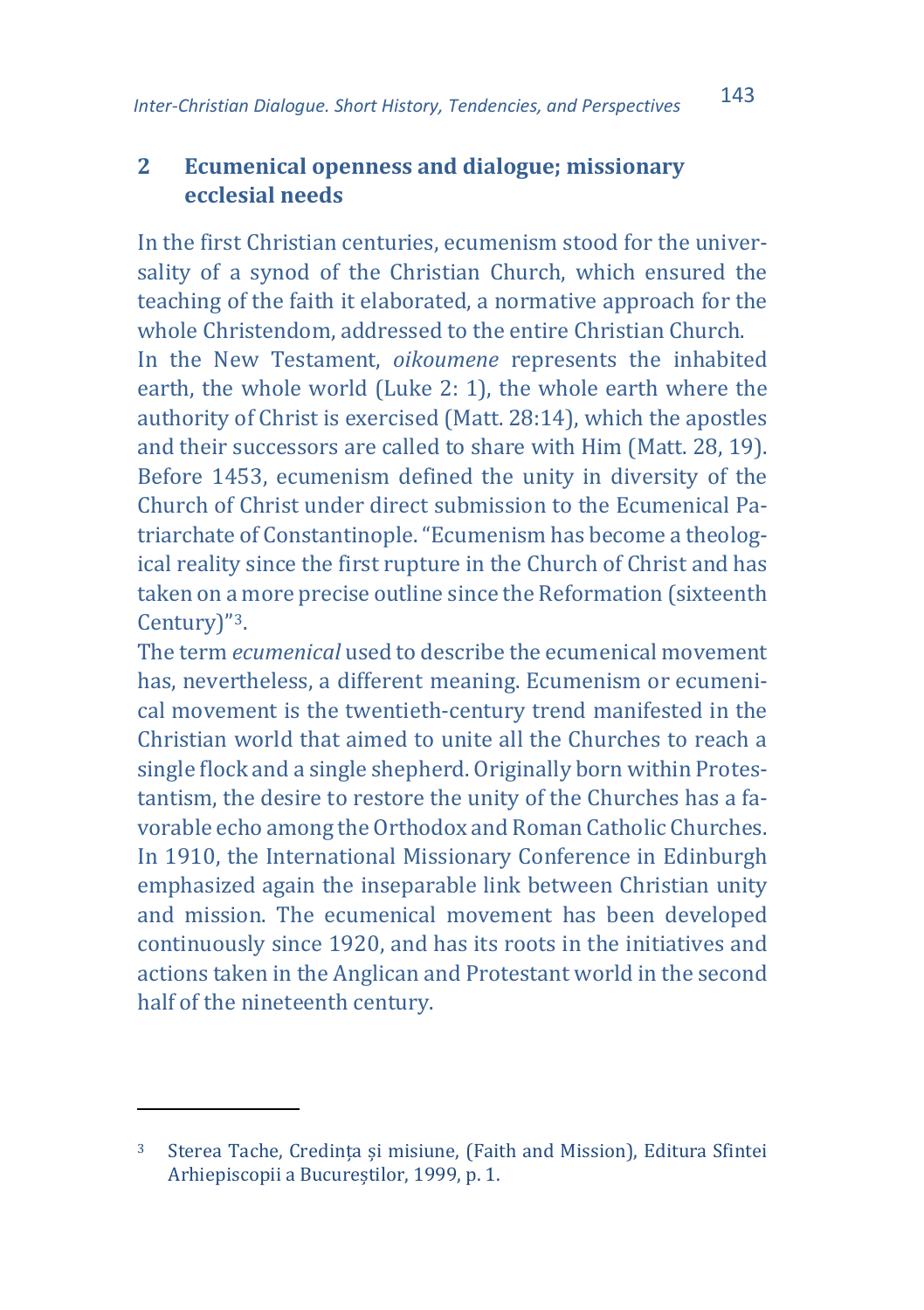The central moment is the creation of the World Ecumenical Council of Churches (WCC). 147 Churches have confessed that they understand to be together. Although the Churches differ in doctrine and discipline, they could still bear common witness through the bonds of collaboration, mutual aid, and prayer. The Ecumenical Council of Churches has no ecclesiastical or canonical authority, but only the authority granted by the Churches. It acts on behalf of the member Churches, if it is entrusted this responsibility by one or more Churches. The Ecumenical Council of Churches was founded in Amsterdam, the Netherlands, on August 22nd, 1948. At that moment, the doctrinal basis of the Ecumenical Council of Churches was defined in the following terms: a fraternal association of Churches that accepts the Lord Jesus Christ as their God and Savior. In 1961, in New Delhi, the definition was completed as follows: WCC is a fraternal association of Churches that confess Jesus Christ as God and Savior, according to Scripture, and try to respond together to their common call to glorify the one God, in three persons, the Father, The Son, and the Holy Spirit.

After the recognition of the Holy Trinity, the Orthodox Churches became members of the Ecumenical Council of Churches. From the very beginning, since 1948, it was pointed out that the WCC was not and would never become a super-church. It solely aimed that we all be one, a flock, and a shepherd. The WCC tries to practice the respect of social cooperation of Christians, overcoming religious prejudices, in order to achieve Christian unity.

Ecumenism wants a Christian mission in the name of the Gospel of Christ, who sacrificed Himself for the unity of the world (John 17:21). True unity in faith will be achieved when Christians around the world confess in their hearts and minds the righteous faith, lived through Christ every day, as the symbol of faith teaches us: "…*and in One, Holy, Catholic and Apostolic Church*".

Not only is interreligious dialogue exchange of ideas, but it is also a gift, as it is based on prayer. It means maturity of thought and examination of conscience, the will to reconcile, and unity in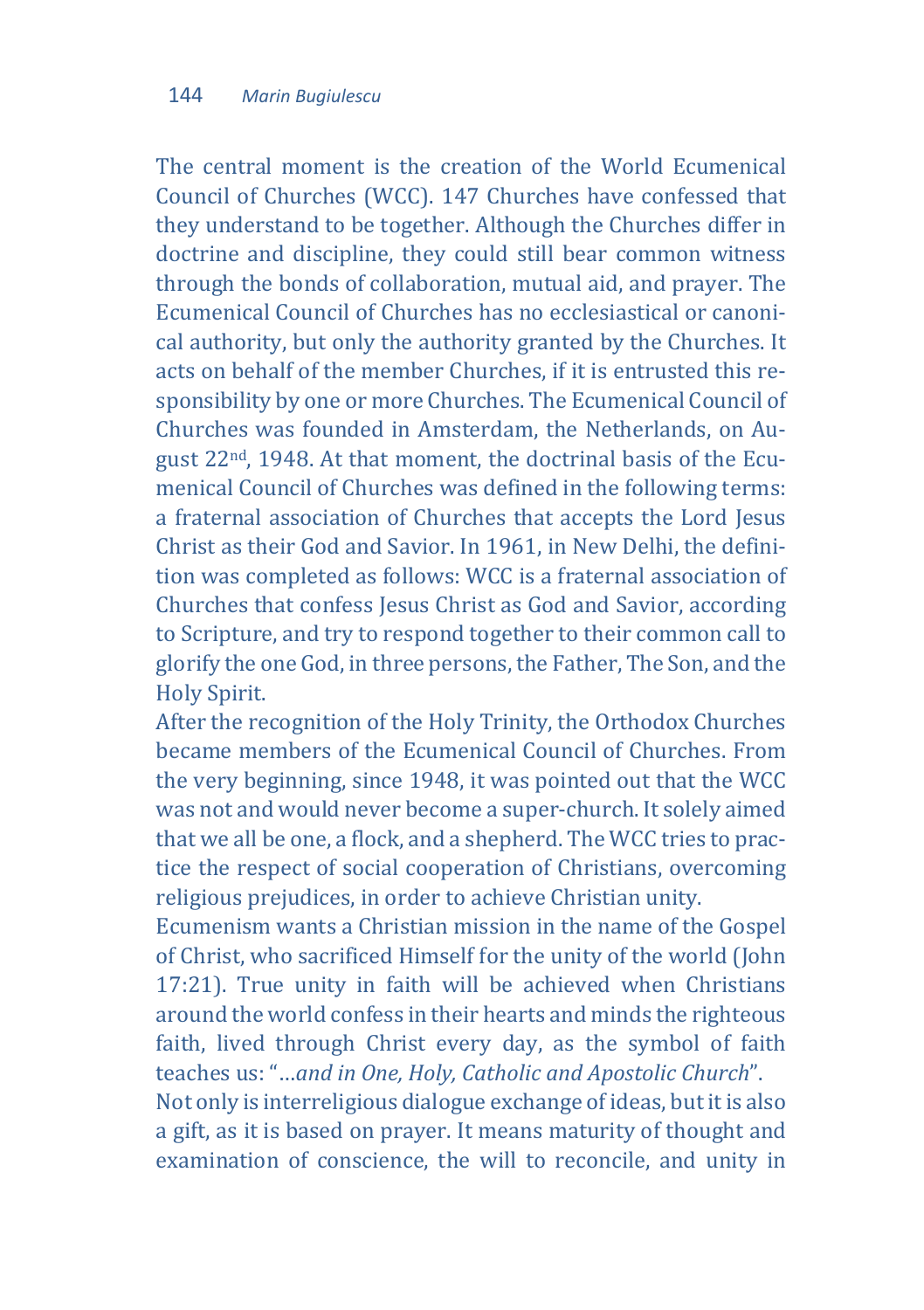truth. It is a renewal not only of the expression of faith but also of one's personal experience. It is a dialogue of salvation. The dialogue is the ideal means of confronting different points of view, for examining the divergences that separate Christians.

From his beginnings, man was created as a social being, able to exercise this capacity in interpersonal relations with other human beings and with the Holy Trinity as well. History presents the social organization of humanity, in the initial phase, in an extended family environment, and then, over time, in unified tribes based on degrees of kinship or common goals. The Holy Scripture presents humanity as a family linked to divinity through communion.

The inseparable relationship between Christ and the Holy Spirit in the *iconomy* (activity) of salvation is actualized by the Church as Body of Christ. The Church is founded on a twofold divine economy: the work of Christ and that of the Holy Spirit. The Church is the way in which how God has ordained the deliverance of man and of the world from sin. The Second Ecumenical Council of (Constantinople in, 381,), constituting the final part of the Symbol of Faith, decided through its Article IX, decided that the whole of Christendom must believe and confess in a holy, catholic, and apostolic Church, in addition to the other truths of faith concerning the Holy Trinity. The Church is a society of persons and a place in which all creatures are rooted, namely in Jesus Christ. because its essence is in and through Him. The notion of church is linked "sui generis" to the ecumenical mission that inaugurates the kingdom of God to all creatures (Acts 1: 8) because "the Church is the sacramental project of the gospel, visibly manifested by the reconciliation of faith"[4.](#page-6-0)

The deified humanity of Christ, in which we are also included, realizes a fundamental unity between God and people through

<span id="page-6-0"></span><sup>4</sup> Nifon Mihăiţă, Misiologie creştină (Christian Missiology), ASA, Bucureşti 2002, p. 25.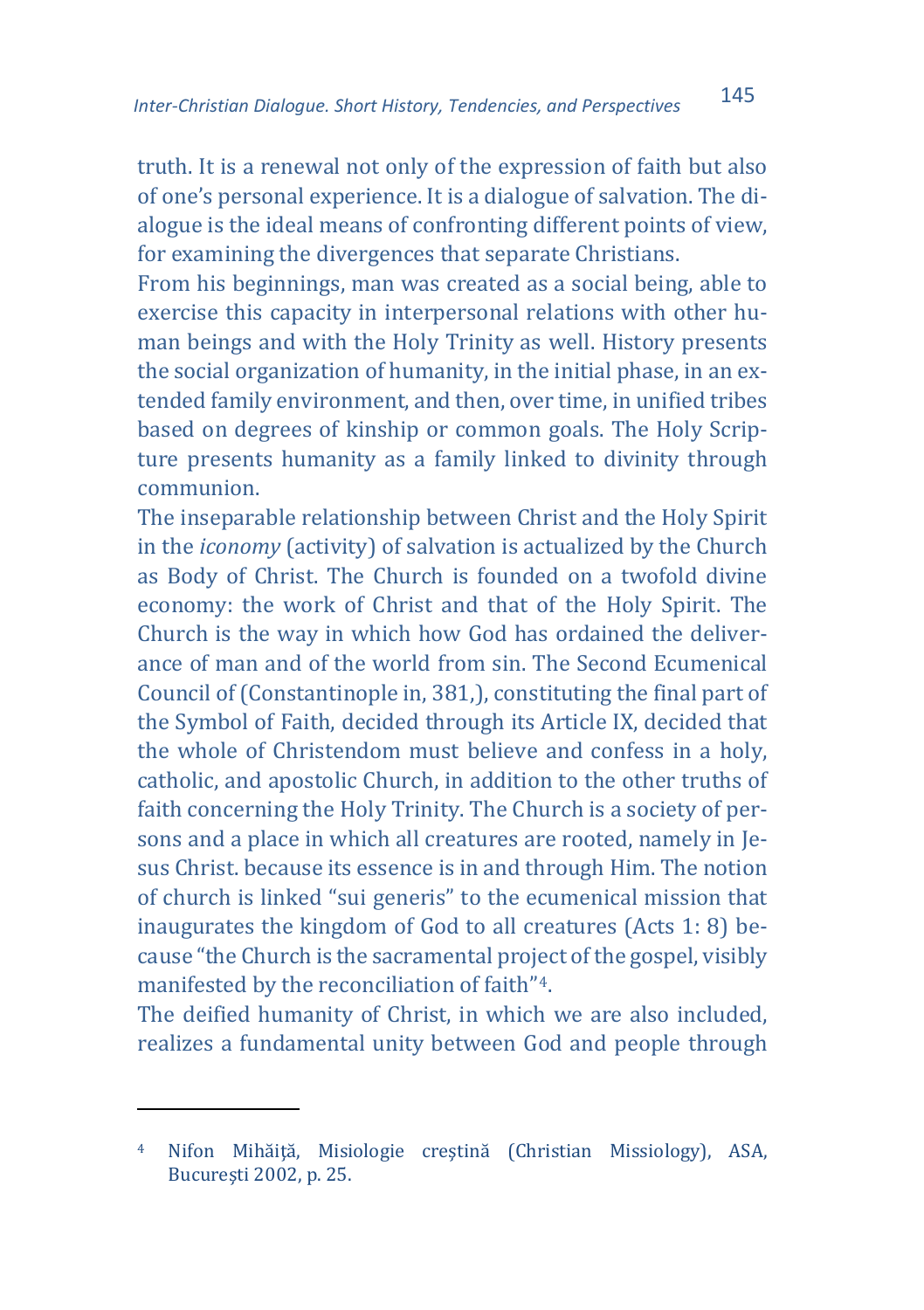the Church, supported by the intercession brought by the Hierarch Christ who makes humanity a single being by incorporating into the world of the triune fire:

"That all may be one after as You, Father, in Me and I in You, so also they in us may be one, so that the world may believe that You have sent Me .... I in them and You in Me, so that they may be perfect in one, and that the world may know that thou hast sent me, and hast loved them as thou hast loved me" (John 17: 21-23).

Ecumenism advocates for the union of all in Christ, in the realization of the unity for which the Savior prayed. Because He is: "God, His very being, in His providence, in His Incarnation, in His presence in the Church, and in His last manifestation at the end of the ages"[5.](#page-7-0)

The purpose of the mission of Church is to share the Gospel teaching and the message of the resurrection with others, as naturally as possible and in a manner adapted to their socio-cultural qualities[6.](#page-7-1) The Church preaches the gospel, but must continue to care for those who have received it, providing them with everything necessary for a full experience of it in daily life.

Conversion is the ultimate aim of preaching, that is, "*an act of profound change and spiritual renewal*," which is, in fact, the total commitment to the service of God. Through its ministers, the Church, at any time and in any place, must: "*preach repentance and baptism in the name of Christ, for the redeeming of sins*"[7.](#page-7-2)

<span id="page-7-0"></span><sup>5</sup> Meyendorff John, Biserica Ortodoxă ieri şi azi (The Orthodox Church: Yesterday and Today), Bucureşti, Ed. Anastasia, 1996, p. 27.

<span id="page-7-1"></span><sup>6</sup> Lawrence Bill, Păstorirea eficientă (Effective Pastoring Giving Vision, Direction, and Care to Your Church), Editura Bee International, Bucureşti, 2000, p. 25.

<span id="page-7-2"></span><sup>7</sup> Nifon Mihăiţă, Misiologie creştină (Christian Missiology), ASA, Bucureşti 2002, p. 26.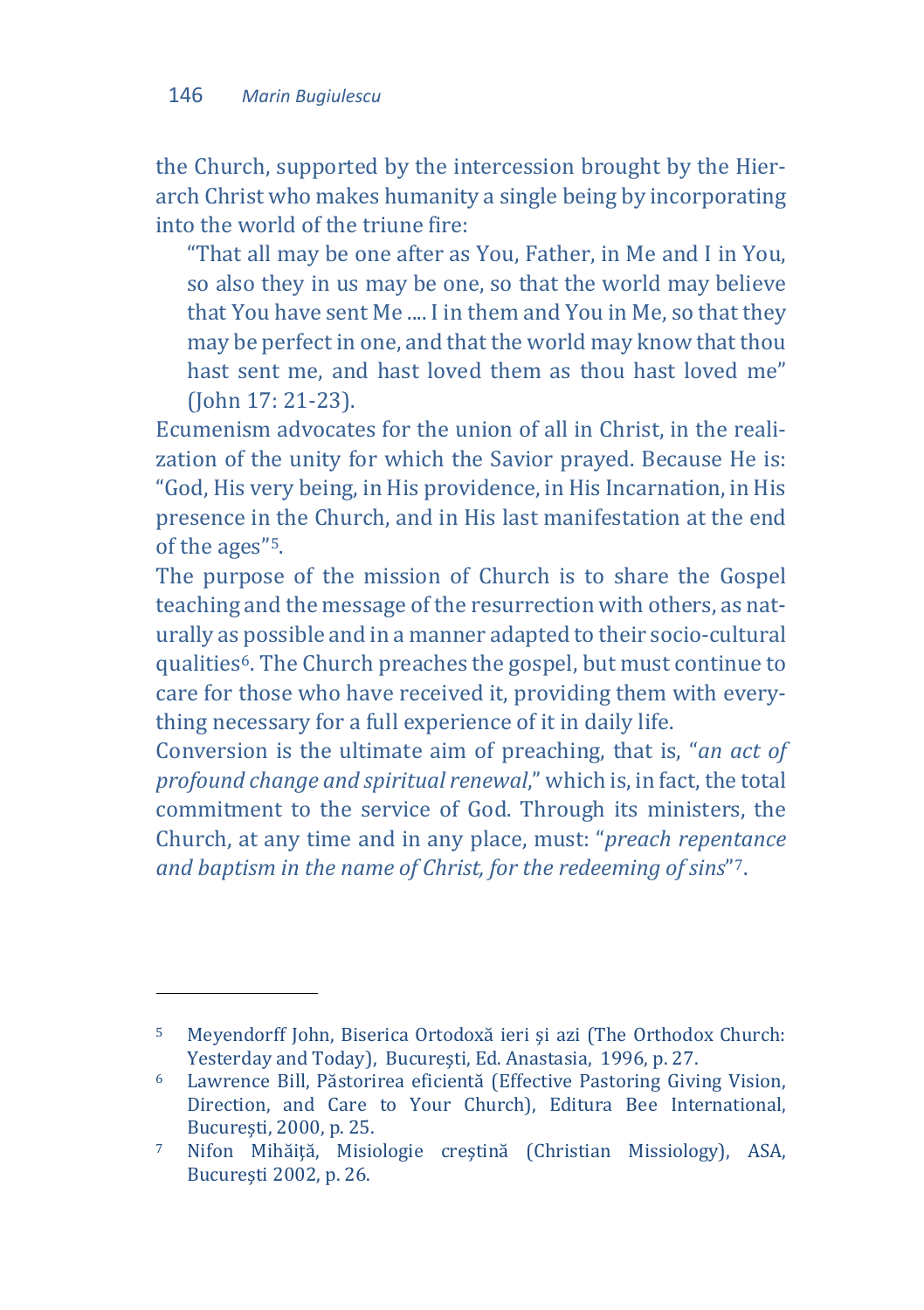Baptism is the concretization of personal conversion. It realizes only the beginning of the process of perfection, because in baptism there is a resurrection to the new life in Christ, a factual rebirth or, as Paul calls it in Titus 3,5, a πάλλιγγένέσιά, which places man in a real relationship with Christ, the absolute model of our perfection, because: "He is the image of the invisible God (Col.1,15), He is the perfect Man who restored to the sons of Adam the likeness of God, deformed from the first sin"[8](#page-8-0).

Receiving the faith, the evangelical word, strengthens the mission of the christians, revealing them as active parts of the Christ body. The One Church built on the Way of Truth and Life that springs from the resurrection of Christ presents itself in the world as the infallible reality of faith sustained by the priestly work of the Holy Spirit who permanently draws man to God. The Holy Liturgy has at its center the Eucharistic sacrifice, which, through the work of the priest (Christ), introduces the sacrifice of the whole community into the sacrifice of Christ. The Holy Eucharist is the unifying center of the whole ecclesial community because, by sharing Christ in the community, an intimate and profound connection is made between the believer and God, and between him and the community members of which he is a part.

#### **3 Dialogue and ecumenical mission in contemporaneity**

Today, the ecumenical dialogue takes place in a very complex political and social context: on the one hand, we are a part of the process of globalization. On the other hand, we are witnessing war, violence and conflict, often religiously motivated.

<span id="page-8-0"></span><sup>8</sup> Yannoulatos Anastasios, Ortodoxia şi problemele lumii contemporane (Facing the World: Orthodox Christian Essays on Global Concerns), Ed. Bizantină, Bucureşti, 2004, p. 109.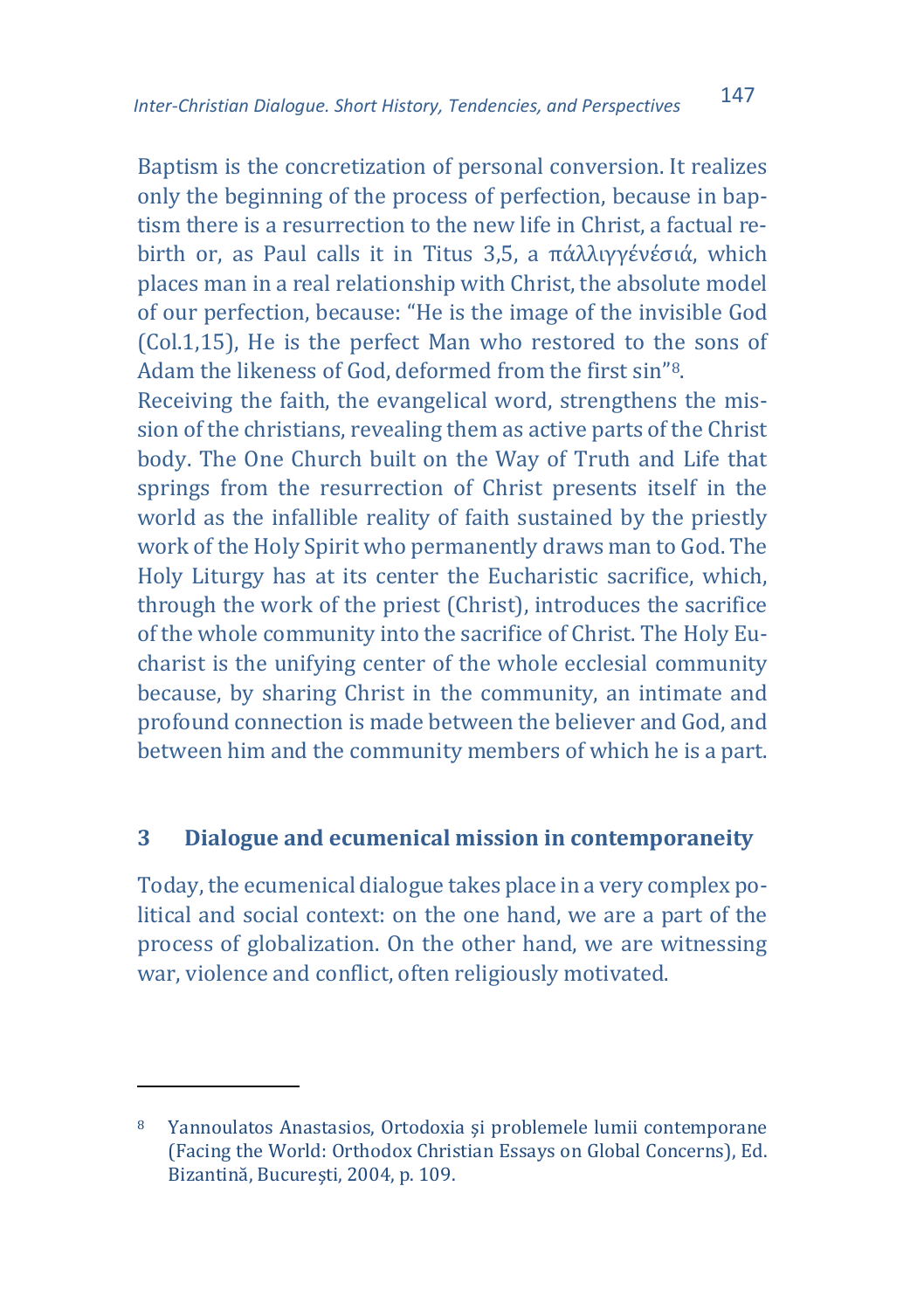Ecumenicalism has been characteristic of the Church since the time of Pentecost, when the message of Christ was transmitted in the world to listeners of different cultures, in many languages and dialects. Father Dumitru Stăniloae emphasizes the teaching about the extension of salvation achieved by Christ through the ecclesial framework or in the form of the Church<sup>[9](#page-9-0)</sup>. The relationship between Christ, the Priesthood, the Holy Sacraments and the faithful is proof of the presence and work of the Church in the world. This presence is complete only in the Orthodox Church, which has remained One, Holy, Catholic and Apostolic. Through its indestructible connection with Christ, the Orthodox Church is a full Church in comparison with the other Churches and Christian denominations.

Without neglecting the charismatic reality and soteriological implications specific to the historical confessional Christian churches, Father Dumitru Stăniloae presented the Orthodox teaching comparatively, but does not resort to doctrinal speculations, deviate from Orthodox thought or relativize the ecclesiological truth. However, he is not against ecumenism either. On the contrary, he participated in various ecumenical conferences as a representative of the Romanian Orthodox Church, which allowed him to theologically express the doctrinal, canonical and cultic truth in this regard. "The ecumenical movement has the indisputable merit that it brought into the life of the Churches the accentuated preoccupation with the problem of their unity and urged them to enter into dialogue in order to achieve this goal["10](#page-9-1). This theological teaching was reaffirmed on June 16-26, 2016, at the Holy and Great Synod of Orthodox Churches in Crete, which stated that: "The Orthodox Church has a deep awareness that it

<span id="page-9-0"></span><sup>9</sup> Stăniloae Dumitru, Teologia Dogmatică (Dogmatic Theology), volumul II, București 1987, p. 206.

<span id="page-9-1"></span><sup>10</sup> Stăniloae Dumitru, În problema inter-comuniunii (On the matter of inter-communion), Ortodoxia, Nr. 4, București, 1971, p. 561.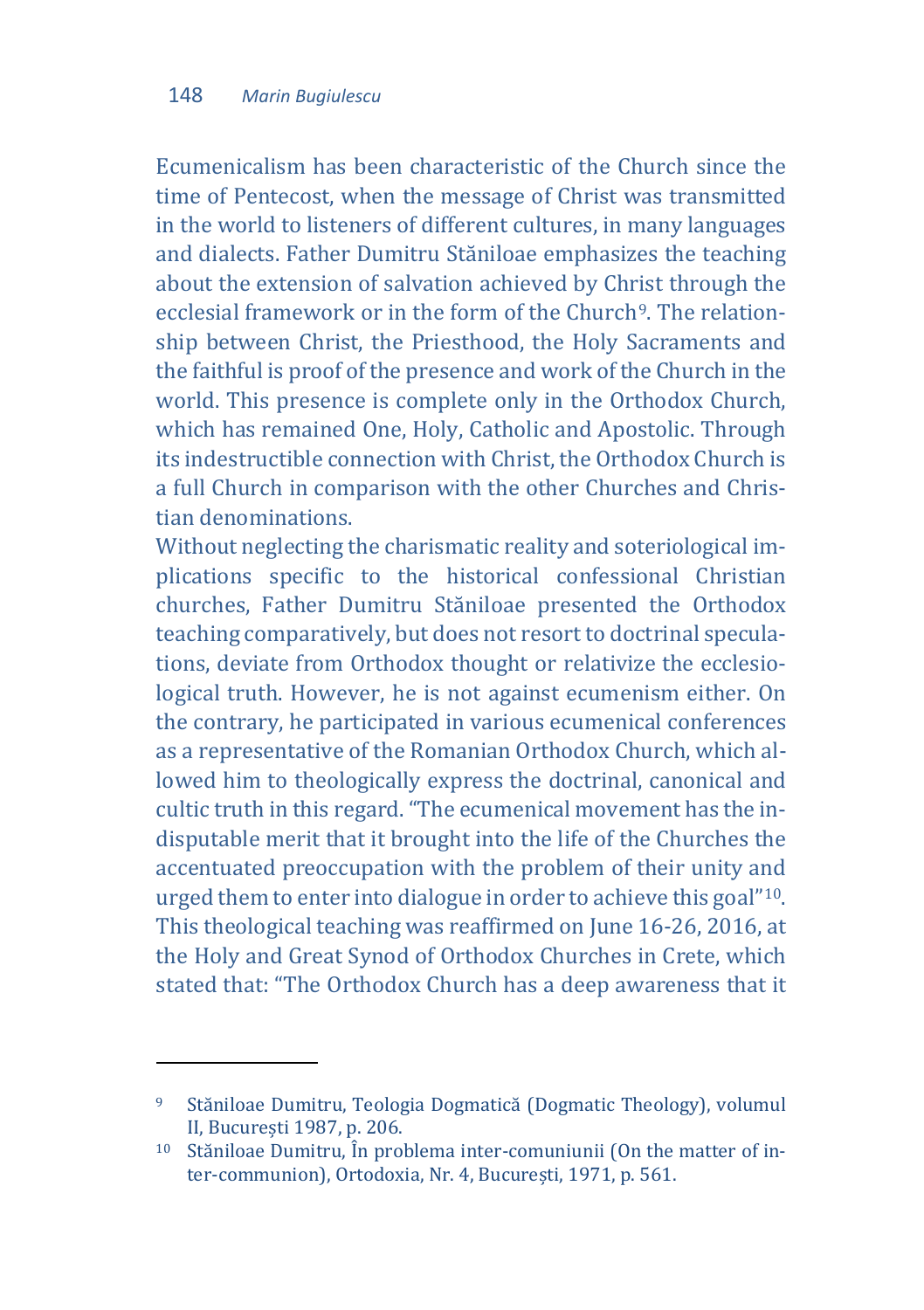is the Church of Christ" (About the Holy and Great Synod of Crete, 16-26 June 2016, Question 36, Basilica Publishing House, Bucharest 2017, pp. 30-31, see also Question 38.38, pp. 36-39)[11](#page-10-0).

Dialogue has been and continues to be an integral part of the Orthodox tradition.

During the early Christian centuries, ecumenism signified the universality of a universal Church synod. As His Eminence Metropolitan Nifon points out: "The Church is the sacramental project of the Gospel, visibly manifested through the reconciliation of faith"[12](#page-10-1).

The mission of the Church is to make Christ known regardless of any circumstances. Today, the World Council of Churches seeks to practice the respect of religious, moral and social cooperation in the Christian environment, overcoming confessional prejudices, in order to achieve Christian unity.

"The World Council of Churches (WCC) is the broadest and most inclusive among the many organized expressions of the modern ecumenical movement, a movement whose goal is Christian unity. The WCC brings together churches, denominations and church fellowships in more than 110 countries and territories throughout the world, representing over 500 million Christians and including most of the world's Orthodox churches, scores of Anglican, Baptist, Lutheran, Methodist and Reformed churches, as well as many United and Independent churches. While the bulk of the WCC's founding churches were European and North American, today most member churches are in Africa, Asia, the Caribbean, Latin

<span id="page-10-0"></span><sup>11</sup> Despre sfântul și Marele sinod Din Creta, 16-26 iunie 2016 (About the Holy and Great Synod of Crete, 16-26 June 2016), Editura Basilica, Bucureşti 2017.

<span id="page-10-1"></span><sup>12</sup> Nifon Mihăiţă, Misiologie creştină (Christian Missiology), ASA, Bucureşti 2002, p. 25.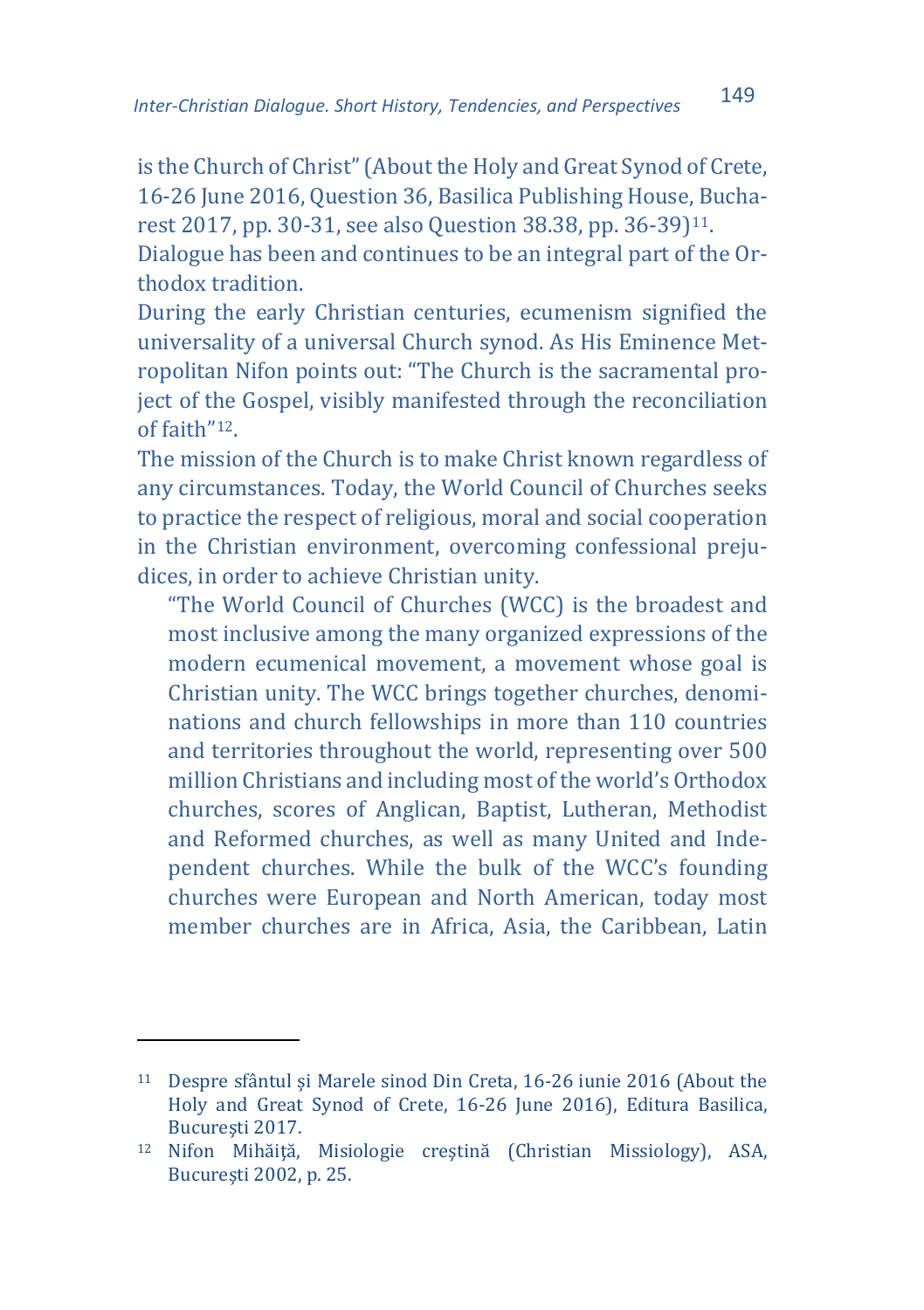America, the Middle East and the Pacific. There are now 350 member churches"[13.](#page-11-0)

Inter-Christian dialogue must be analyzed from several points of view. On the one hand, we speak of intercommunication within Orthodoxy, while on the other hand, we have differentiated situations within the relations between the Eastern and the Oriental Orthodox Churches, within the relations with the Romanesque Church, Catholic and Protestant Churches. Eastern Orthodox Churches include the four ancient patriarchates of Alexandria, Antioch, Jerusalem, and Constantinople; the Patriarchate of Georgia; the patriarchates of Russia, Serbia, Bulgaria and Romania; as well as the Autocephalous Churches of Cyprus, Greece, Poland, Albania, the Czech Republic and Slovakia. It also includes several autonomous churches, such as those of Sinai and Finland. The Oriental Orthodox Churches include: Coptic Orthodox (Egypt), Armenian, Ethiopian, and Syrian Orthodox Church.

The rupture of ecclesial communion between the Eastern Orthodox and the Oriental Orthodox Churches occurred gradually over the fifth and sixth centuries, due to a theological controversy over the relationship between the divine and human natures assumed by Christ. This controversy centered on the expression "two natures in one Person" adopted at the Council of Chalcedon (451). The non-Chalcedonian churches have preserved a Christology called *Monophysitism*, which supports a single nature of God, the incarnate divine Word.

According to the universality principles, the World Council of Churches is a fellowship of churches that confess the Lord Jesus Christ as God and Savior according to the scriptures. Therefore, they seek to fulfill together their common calling to the glory of one God, Father, Son and Holy Spirit. In reality, the Orthodoxy member churches are called to visible unity in one faith and one eucharistic fellowship and promote their common witness in

l

<span id="page-11-0"></span><sup>13</sup> https://www.oikoumene.org/about-the-wcc.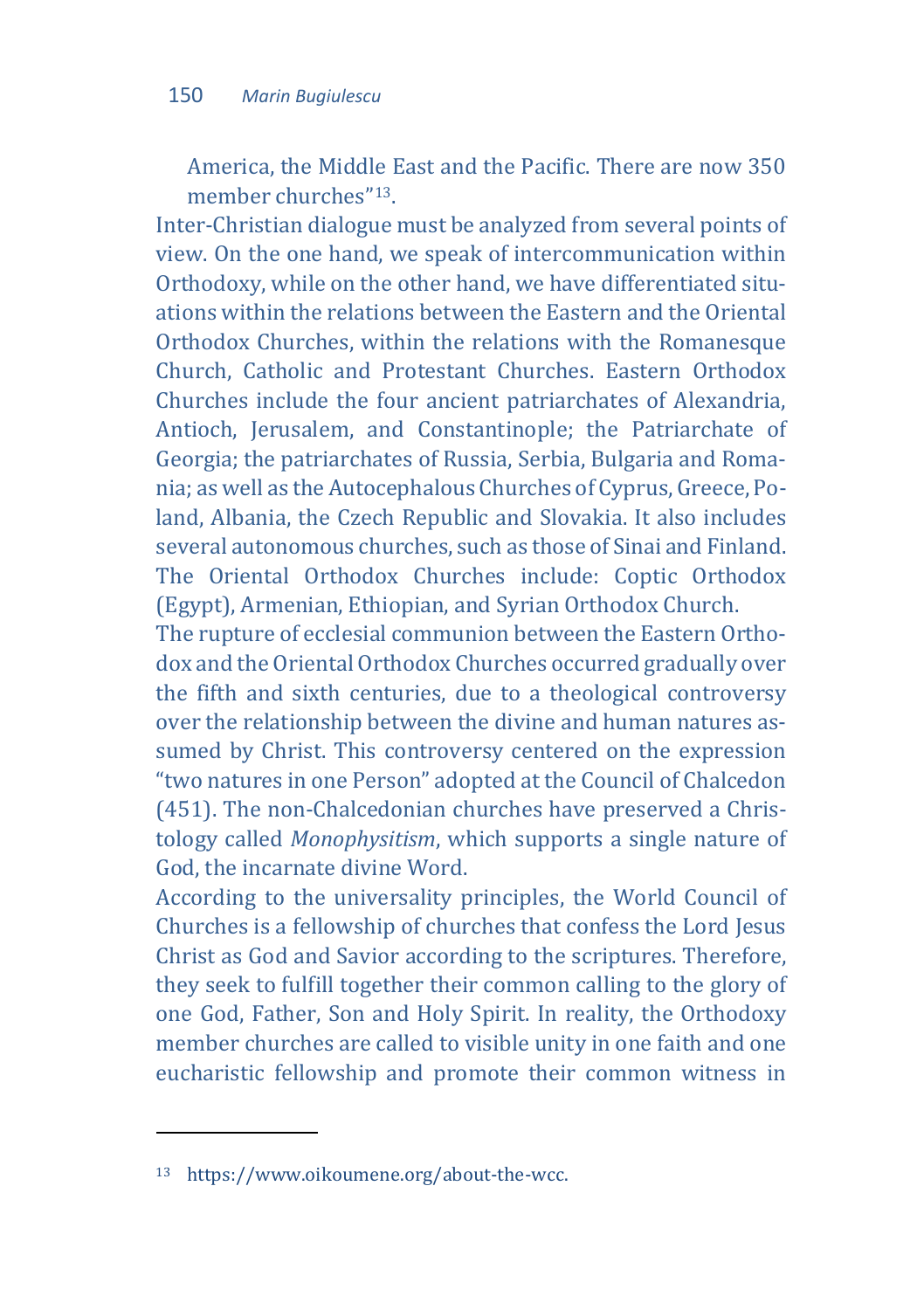work for mission and evangelism for renewal in unity, worship, mission, and service. That is the only way for the unity of churches.

## **4 Romanian Orthodox Church - ecumenical dialogue, trends, and perspectives**

For the Romanian Orthodox Church, the ecumenical dialogue was a constant of its evangelical mission in the perspectives of faith. On 30th of June 1902, the Ecumenical Patriarch Joachim III addressed all local Orthodox Churches a patriarchal and synodal encyclical, asking their opinion on the relations with *"the two great offspring of Christianity, that is, with the Catholic and Protestant Churches"[14](#page-12-0)*. On 9th of May 1903, the Holy Synod of the Romanian Orthodox Church responded to this encyclic, affirming that the Orthodox Church must keep its doctrine unaltered, and that the unity of the Church of Christ should be achieved by the coming of the Western Christian denominations to Orthodoxy, and no dogmatic or canonical concession can be made. Starting with its presence at the World Church Conference *"Faith and Order"* held in Geneva from 9 to 23 August, 1920, attended by Professor Dragomir Demetrescu and the Rev. Professor Gheorghe Rădulescu from Constanta, the Orthodox Church Romanian introduced its assumed values of ecumenical dialogue. A new ecumenical opening was affirmed at the Congresses of Practical Christianity *(Life and Work)* and of Dogmatic Christianity *(Faith and Order)* – Stockholm (Sweden) – August 1925, then – Lausanne– (Switzerland) August 1927.

<span id="page-12-0"></span><sup>14</sup> Niculae Şerbănescu*, Biserica Ortodoxă Română şi mişcarea ecumenică*, in "Ortodoxia", nr. 1-2/1962, p. 108.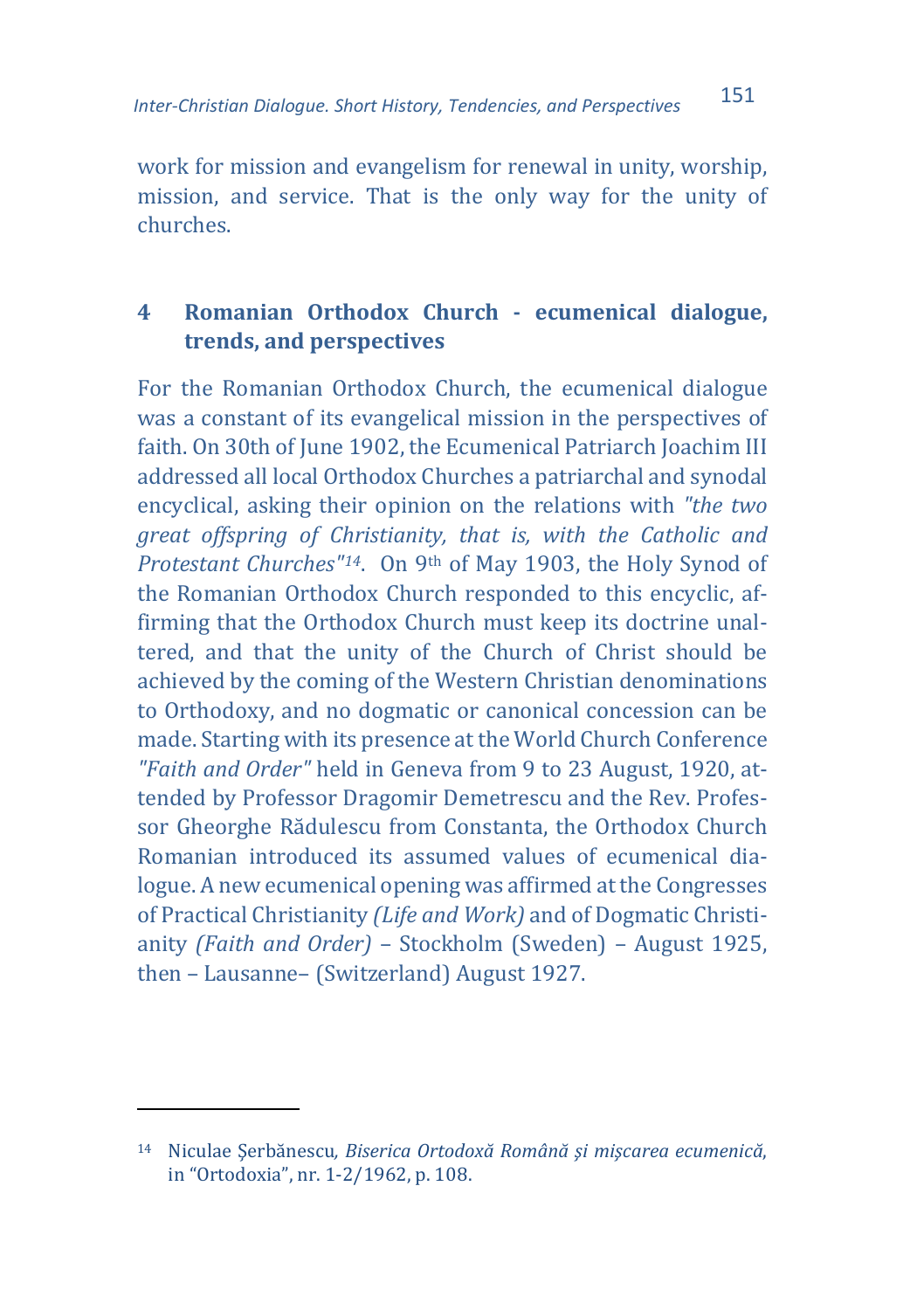The Romanian Orthodox Church has been actively involved in the ecumenical movement from the beginning. Although in Moscow, in 1948, the Romanian Orthodox Church had been prevented from participating in the first General Assembly of the newly created Ecumenical Council of Churches, as soon as the political context allowed it, it resumed ties with the Ecumenical Movement, its admission being considered a sign of continuity. In the relations between the Romanian Orthodox Church and the WCC, Patriarch Justinian (1948-1977) focused on the presentation of the Romanian Orthodox Church as a living institution and as a model of ecumenism, the emphasis being laid on practical collaboration. The Romanian Orthodox Church has laid greater importance on the visits of ecumenical delegations, to which a special protocol has been dedicated. In turn, the Ecumenical Council has discovered a reliable partner, Romania is seen as a potential country for organizing ecumenical events.

During Patriarch Justin (1977-1986), ever more intense concern for the theological part is observed, against the background of the progress made by the Faith and Constitution Commission, which are materialized in the *BEM* document. At the same time, the relationship between the WCC and the Romanian Orthodox Church begins to be marked by the problem of communist state policy, a problem accentuated during the first years of pastorate of Patriarch Teoctist, especially due to the policy of systematizing villages and demolishing churches, promoted by the communist state.

The Romanian Orthodox Church's concern for theological and ecumenical issues has been especially strong since its participation in the Faith and Constitution Commission meetings in Stavanger, in 1985, and Budapest, in 1989. At the two conferences, the Romanian Orthodox Church was represented by Bishop Timothy Seviciu of Arad and, by the Hieromonk Dr. Daniel Ciobotea, Patriarchal Counsellor, director of the Contemporary Theology and Ecumenical Dialogue Sector, the future Patriarch of the Ro-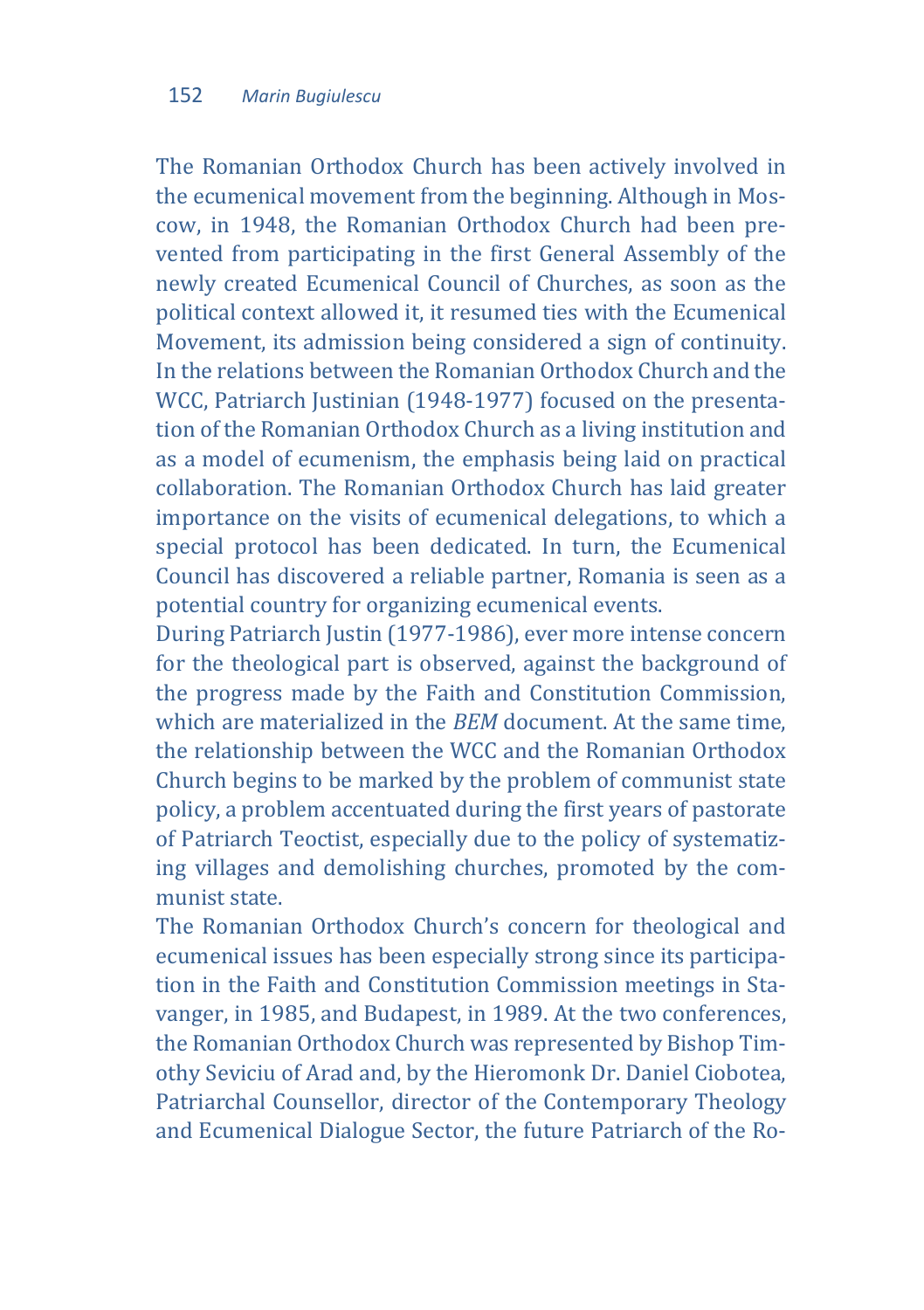manian Orthodox Church (since 2007), this being the second Romanian included in the staff of the CMB, at the Bossey Institute. In 1989, the largest Romanian delegation took part in the proceedings of the World Conference of the Commission for Mission and Evangelization in San Antonio. The delegation of the Romanian Orthodox Church consisted of: Metropolitan Antonie of Transylvania, Nifon Ploieșteanul- Patriarchal Bishop-Vicar and Secretary of the Holy Synod of the Romanian Orthodox Church, Hieromonk Daniel Ciobotea - director of the Contemporary Theology and Ecumenical Dialogue Sector and Lecturer at the Christian Mission Department of the Orthodox University Theological Institute in Bucharest, priest Professor Nicolae Necula, priest Professor Dumitru Popescu, assistant deacon univ. Ioan Sauca, who since 1994 has been involved in the leadership of the Ecumenical Council of Churches, and the nun Nazaria Niţa. At the same time, 1989 marked the promotion of a new personality who would play an important role in the relations of the Romanian Orthodox Church with the CMB, Bishop Nifon Ploieșteanul, coordinator of the Department of Ecumenical Relations of the Romanian Orthodox Church. Thus, the presence of the delegation of the Romanian Orthodox Church at the 7th General Assembly in Canberra, February 1991, had a great significance, being the first after the fall of communism. The General Assembly in Harare was held in December 1998[15](#page-14-0). The Romanian delegation to the 8th CEB General Assembly was quite numerous compared to other Orthodox Churches. During the talks, the Romanian delegates stood out for their balanced position, Bishop Nifon having an important role in the discussions between the Orthodox. In recognition of his ecumenical involvement and openness, Bishop Nifon was awarded the Prize for Ecumenism and Peace by the

<span id="page-14-0"></span><sup>15</sup> See the journal *Biserica Ortodoxă Română* (Romanian Orthodox Church), CXVI, No. 1-6, 1998, pp. 78-79.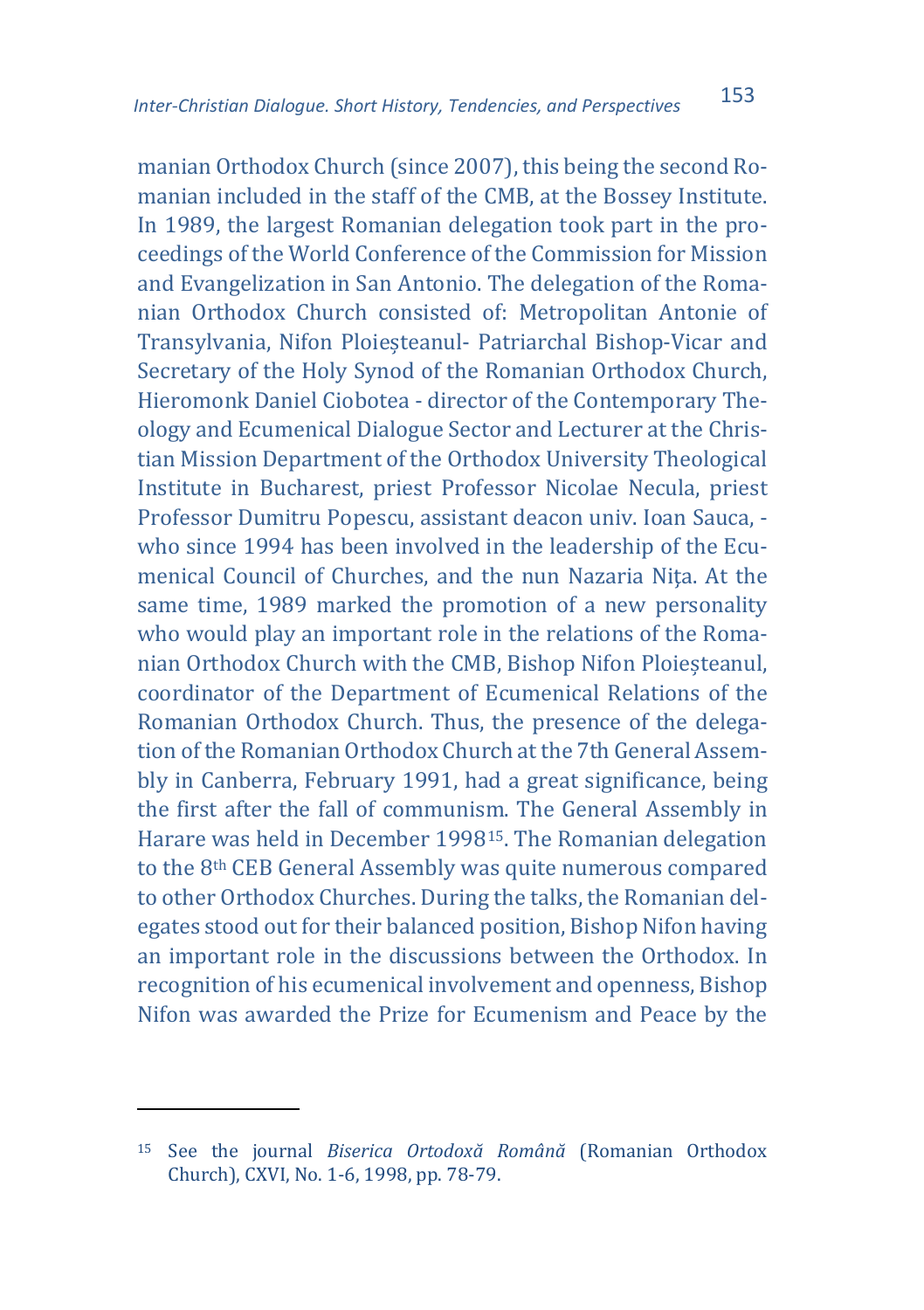Catholic Episcopate of Southern Italy, Bari-Taranto, Italy, in September 1999. In 2016, His Eminence Archbishop and Metropoli $tan$  Nifon of Targoviste<sup>16</sup> was appointed representative of the Romanian Patriarchate in the Special Inter-Orthodox Commission to prepare the Holy and Great Synod of the Orthodox Church, which took place on the island of Crete, Greece in June 2016. Aslo, an important ecumenical role have been played by His Eminence Nifon in preparation of the Pope's two visits to Romania (in 1999 and 2019). Therefore, after 1989, in the new climate of freedom, the ecumenical preoccupations of the Romanian Orthodox Church were not limited only to the relationship with the WCC but were also geared towards Roman Catholic Church for organizing Pope John Paul II and Pope Francis visit in Romania. In the contemporary period, the Romanian Orthodox Church has had delegates to all major events of the WCC, while also being present in the staff of Geneva. During the ecumenical meetings, the Romanian Orthodox Church tried to pursue a moderate policy, always maintaining a balance between the vertical and horizontal dimensions of churches' mission in the world, showing trust and willingness to dialogue.

A new approach to ecumenical relations was at the end of the 20th century, which born new visions and challenges of ecumenism in the next century. Although the Roman Catholic Church did not pursue any dialogue with other Christian denominations for a long time, the Fourth General Assembly of the WCC in Uppsala, 1968 saw the participation of observers from the Vatican for the first time, which marked the new attitude of the Roman Catholic Church on the Ecumenical Movement. Visits to Orthodox countries have been intensified since Pope John Paul II. During his

<span id="page-15-0"></span><sup>16</sup> On December 26, 1999, he was elected Archbishop of Târgoviste, and on March 7, 2008, the Holy Synod of the B.O.R. granted him the title of Metropolitan" ad personam", conferred publicly on July 10, 2008, in Târgovişte, by His Beatitude Father Daniel, Patriarch of Romania.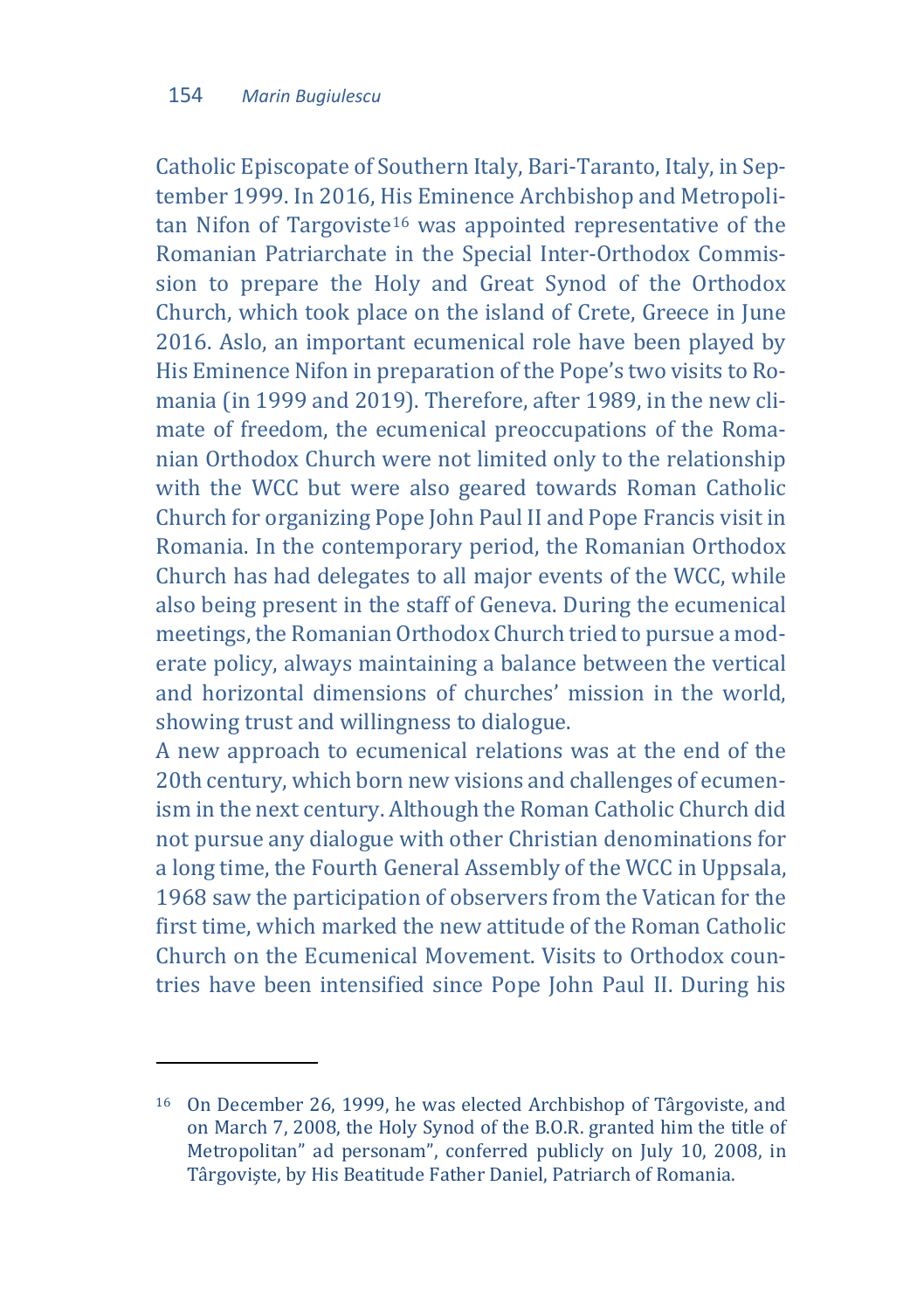pontificate, He conducted a great number of trips in different countries of the world and highly valued ecumenical dialogue between the different rites of the Christian religion and other religions. Pope John Paul II visited Romania at the invitation of Patriarch Teoctist of the Romanian Orthodox Church[17](#page-16-0). Patriarch Teoctist in the first week of January 1987, a few months after his election as Head of the Romanian Church, he visited Pope John Paul II in Vatican. After almost two decades Pope John Paul II, on 7 to 9 May in 1999, visited Romania, the first visit by a pontiff to a mainly Eastern Orthodox Christian country in almost 1-thousand years, since the Great Schism of 1054. His Holiness Pope John Paul II uttered a speech in Romanian:

"With great joy I come, today, to Romania, a nation dear to me and that I wished for a long time to visit. With great emotion I kissed the ground, grateful before anything to God almighty that, in His provident goodwill, allowed me to see this thought accomplished. (...) I trust that my visit will help heal the wounds produced in time between our Churches in the fifty years that passed and will open a up a new season of reciprocal collaboration full of trust (...) Romania, bridge country between Orient and Occident, turning point between Central and Oriental Europe, Romania, that tradition names with the beautiful title of "Garden of Virgin Mary ".

From 31 May to 2 June 2019, Pope Francis also visited Romania, continuing the ecumenical dialogue. The visit by Pope Francis was in continuity with the visit of John Paul II in 1999. The official motto of the visit was: "Let's walk together". Pope Francis

<span id="page-16-0"></span><sup>17</sup> Patriarch Teoctist (1986-2007) was the fifth Patriarch since the Autocephalous Church of Romania was raised to the rank of Patriarchate (in 1925), succeeding Miron Cristea (1925-1939), Nicodim Munteanu (1939-1948), Justinian Marina (1948-1977) and Justin Moisescu (1977- 1986).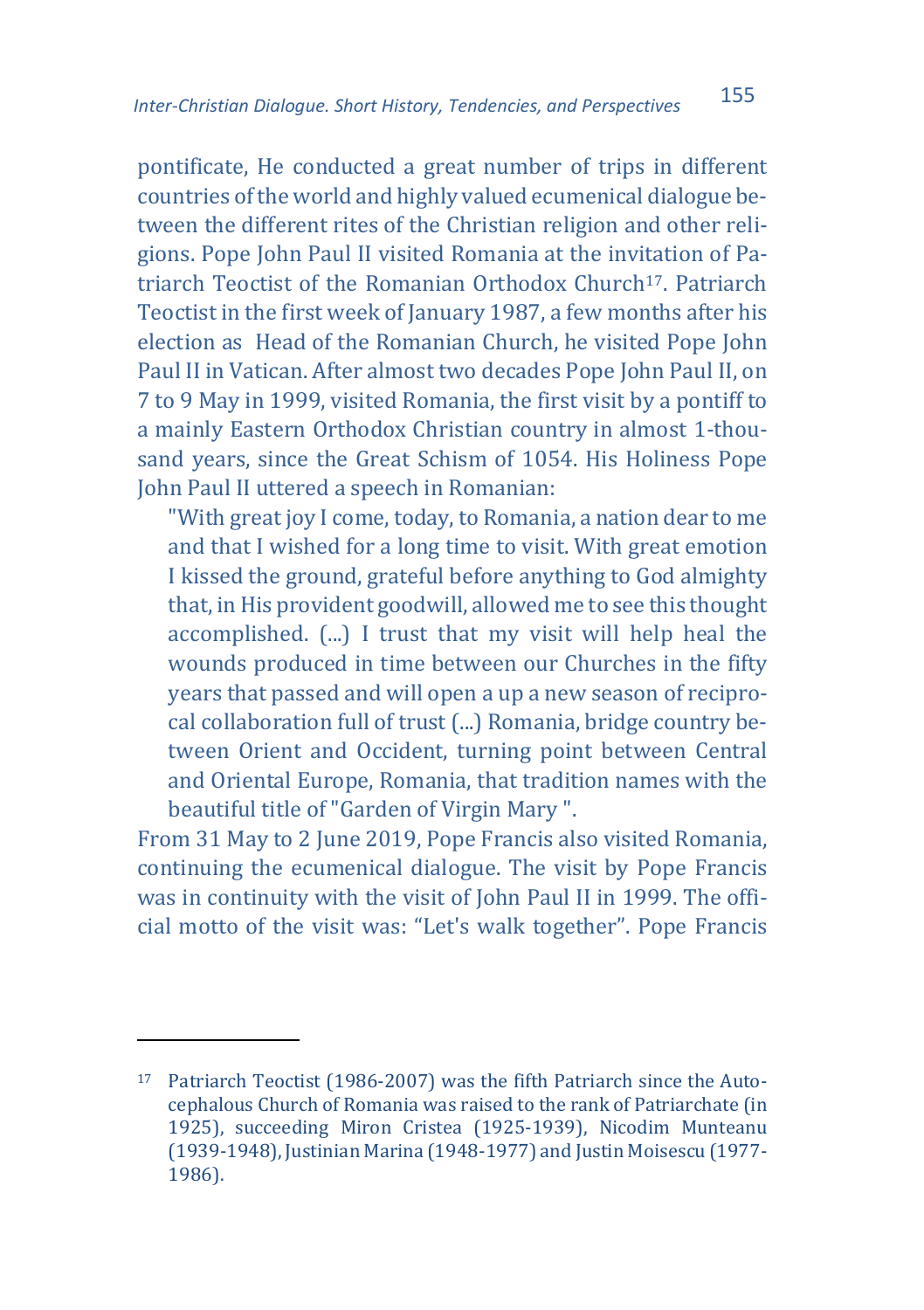visited the new Orthodox People's Salvation Cathedral in Bucharest. His Beatitude Daniel, Patriarch of Romania (2007-present), greeted him at the Cathedral. In this ecclesiological space, the Lord's Prayer was uttered as Pater Noster, in Latin, and as Tatăl nostru, interspersed with Paschal hymns in Romanian. At the end of the ceremony, His Beatitude Daniel and Pope Francis offered blessings to all Christians present at this memorable historical and ecumenical event.

## **5 Conclusions**

The first step of the inter-Christian dialogue is to gather and discuss without prejudices, and establish a worldwide dialogue and shared moments of prayer.

All steps in the inter-Christian dialogue must be taken to provide complete information about the ecumenical results and inform believers about the Christian life to prepare the ecclesial conscience responsibly.

The main reasons for the intensification and continuation of the inter-Christian dialogue concern the following aspects:

- Christianity is a religion of love and dialogue;
- The unity of the Church and the unity of faith;
- The unity of the Church and the diversity of the Churches;
- The work of the Holy Spirit in and out of the Church;
- The salvation and sanctification of man and the world;
- The Holy Sacraments and the sacraments;
- The existence in the synaxarion of universally honest saints, then the mutual

recognition of local saints;

- Liturgical issues of a pastoral nature;
- Issues related to ecclesiastical jurisdiction;
- Recognition of the seven ecumenical synods;
- The modern problem of migration and the diaspora.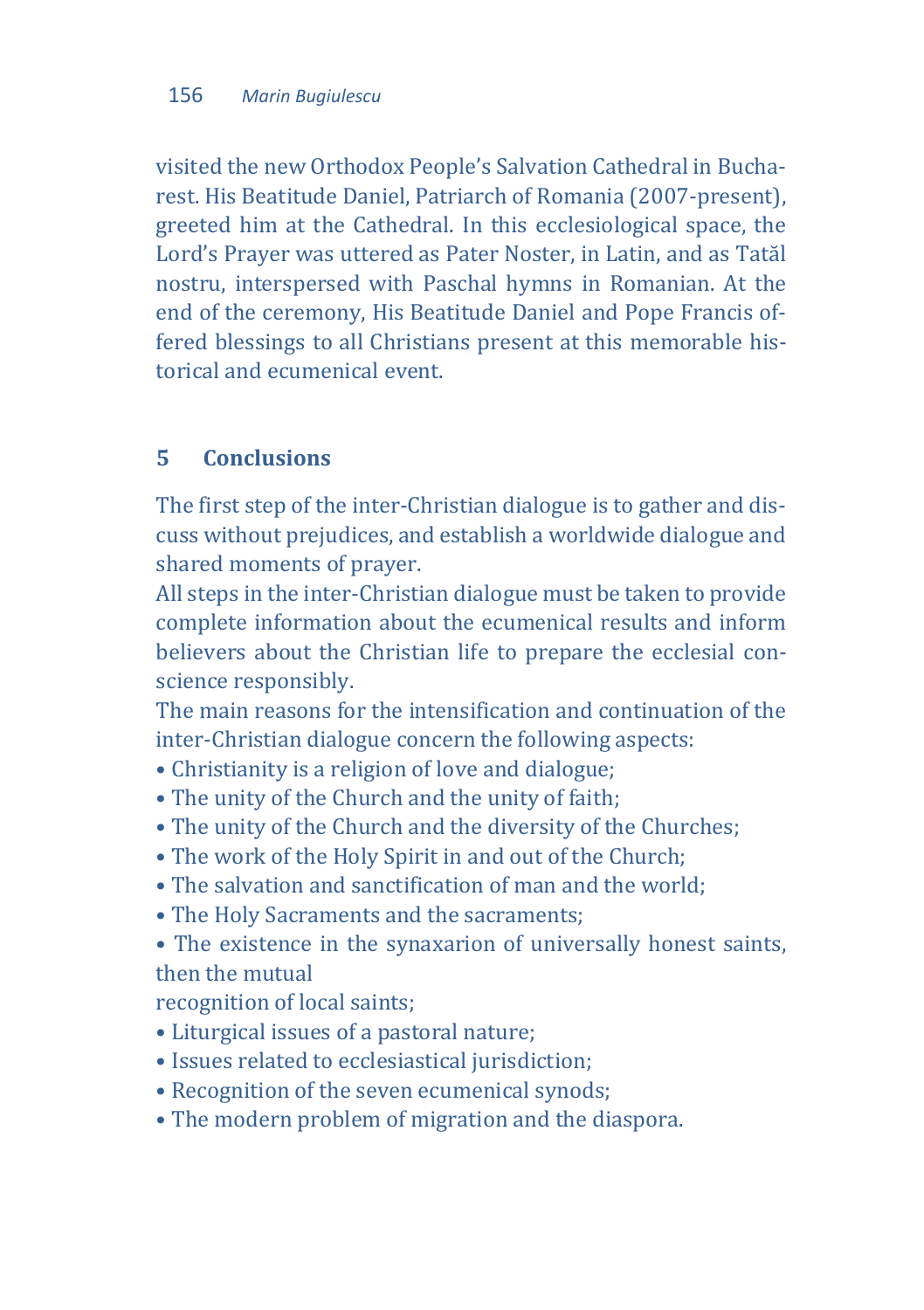Regardless of the nature of the inter-Christian dialogue and the extent of ecumenical manifestations, the Orthodox Churches have always declared their faithfulness to the teaching of apostolic faith expounded by the Holy Fathers, and preserved in the confessions of faith, among which the Nicene-Constantinopolitan symbol prevails. The Church is catholic, ecumenical, or synodal in the historical form of the unity of all local, national churches of all times and places that preserve the unity of Christ. The vivid relationship between Christ, Priesthood, Holy Mysteries, and believers is an evident proof of the presence and work of Christ in the world. Due to this presence of Christ, the Orthodox Church, is and remains the One, Holy, Catholic, and Apostolic Church.

#### **Bibliography**

1. *Biserica Ortodoxă Română* (*Romanian Orthodox Church*-journal), CXVI, no. 1-6, 1998

2. *Despre sfântul și Marele sinod Din Creta, 16-26 iunie 2016 (About the Holy and Great Synod of Crete, 16-26 June 2016)*, Editura Basilica, Bucureşti 2017. 3. Lawrence Bill, *Păstorirea eficientă (Effective Pastoring Giving Vision, Direction, And Care To Your Church)*, Editura Bee International, Bucureşti, 2000.

4. Meyendorff John, *Biserica Ortodoxă ieri şi azi (The Orthodox Church: Yesterday and Today)*, Bucureşti, Ed. Anastasia, 1996.

5. Mihăiţă Nifon IPS, *Misiologie creştină (Christian Missiology)*, ASA Bucureşti 2002.

6. Moyaert, Marianne: Interreligious Dialogue, in: David Cheetham/Douglas Pratt/David Thomas (eds.): Understanding interreligious Relations, Oxford: Oxford University Press, 2013, pp. 193–217.

7. Petraru Gheorghe, *Dialogul interreligios in perspectiva teologiei Bisericii Ortodoxe (Interreligious dialogue in the perspective of the theology of the Orthodox Church)*, in *Dialog Teologic*, Editura Presa Buna, Iasi, 1999.

8. Plămădeală Antonie IPS , Lucrările Comitetului Cental al Consiliului Ecumenic al Bisericilor (The work of the Central Committee of the Ecumenical Council of Churches), Kingston (Jamaica)", în: Biserica Ortodoxă Română, anul XCVII, 1-2, 1979